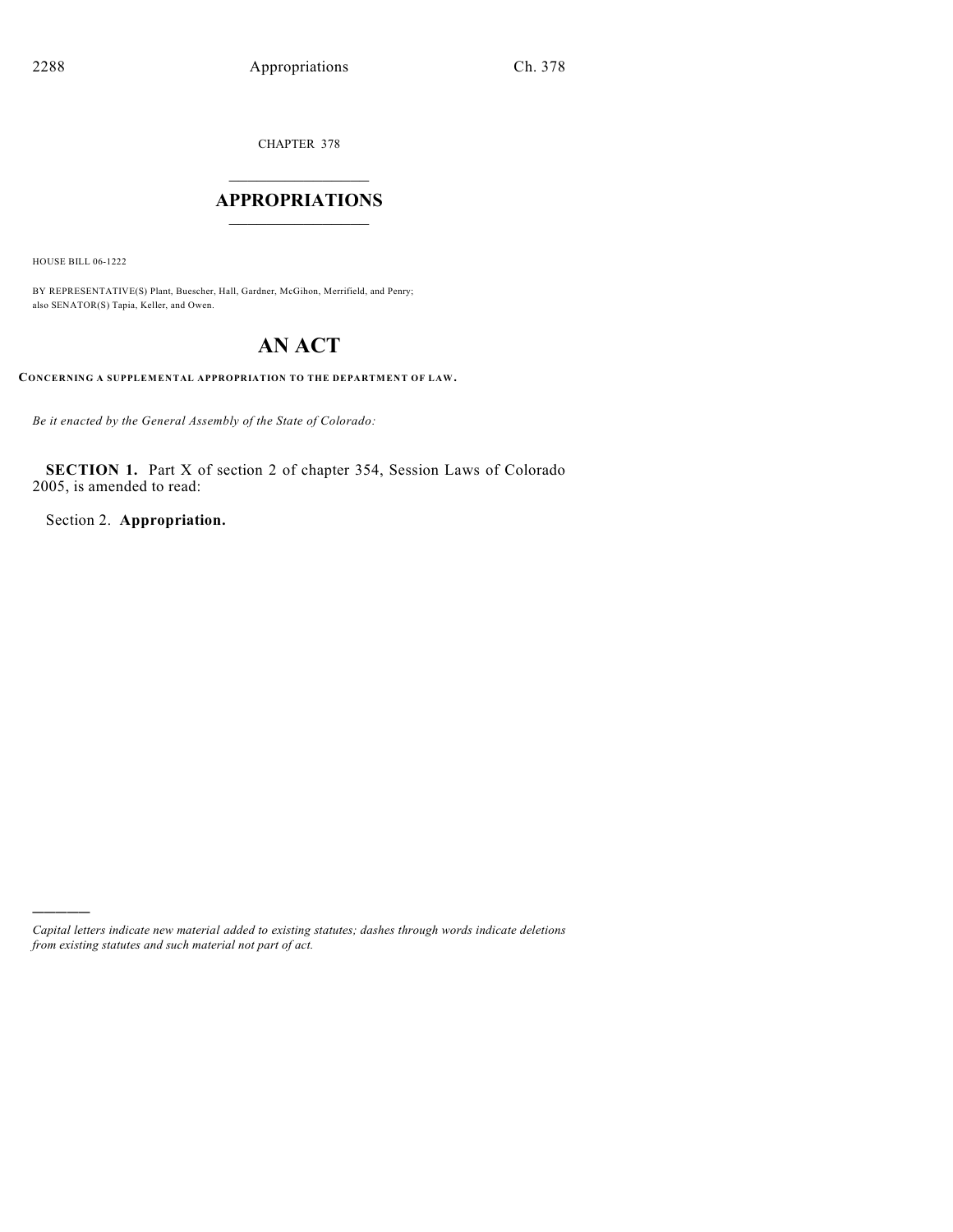|                                                  |                           |              | APPROPRIATION FROM            |                                                |                             |                                       |                                |  |
|--------------------------------------------------|---------------------------|--------------|-------------------------------|------------------------------------------------|-----------------------------|---------------------------------------|--------------------------------|--|
|                                                  | ITEM &<br><b>SUBTOTAL</b> | <b>TOTAL</b> | <b>GENERAL</b><br><b>FUND</b> | <b>GENERAL</b><br><b>FUND</b><br><b>EXEMPT</b> | <b>CASH</b><br><b>FUNDS</b> | CASH<br><b>FUNDS</b><br><b>EXEMPT</b> | <b>FEDERAL</b><br><b>FUNDS</b> |  |
|                                                  | \$                        | \$           | \$                            | \$                                             | \$                          | \$                                    | \$                             |  |
|                                                  |                           |              |                               | <b>PART X</b><br><b>DEPARTMENT OF LAW</b>      |                             |                                       |                                |  |
| (1) ADMINISTRATION                               |                           |              |                               |                                                |                             |                                       |                                |  |
| Personal Services                                | 2,404,272                 |              |                               |                                                | $5,000^{\circ}$             | $2,399,272(T)^{6}$                    |                                |  |
|                                                  | $(38.7$ FTE)              |              |                               |                                                |                             |                                       |                                |  |
| Health, Life, and Dental                         | 918,370                   |              | 289,696                       |                                                | 50,129 <sup>c</sup>         | 563,787 <sup>d</sup>                  | 14,758 <sup>e</sup>            |  |
| Short-term Disability                            | 31,786                    |              | 9,294                         |                                                | $1,817^{\circ}$             | 19,807 <sup>d</sup>                   | $868^\circ$                    |  |
| S.B. 04-257 Amortization<br>Equalization         |                           |              |                               |                                                |                             |                                       |                                |  |
| Disbursement                                     | 52,568                    |              | 7,448                         |                                                | $5,124^{\circ}$             | 38,512 <sup>d</sup>                   | $1,484^\circ$                  |  |
| Salary Survey for<br><b>Classified Employees</b> | 233,165                   |              | 95,590                        |                                                | $33,861$ °                  | 87,853 <sup>d</sup>                   | $15,861^{\circ}$               |  |
| Salary Survey for Exempt                         |                           |              |                               |                                                |                             |                                       |                                |  |
| Employees                                        | 806,922                   |              | 189,219                       |                                                | $12,937$ °                  | 598,087 <sup>d</sup>                  | 6,679°                         |  |
| Workers' Compensation                            | 50,295                    |              | 15,149                        |                                                | 3,489                       | $30,432$ <sup>+</sup>                 | $1,225^{\circ}$                |  |
|                                                  | 45,668                    |              | 13,728                        |                                                | $3,161^{\circ}$             | $27,667$ <sup>d</sup>                 | $1,112^{\circ}$                |  |
| <b>Operating Expenses</b>                        | 190,000                   |              | 138,328                       |                                                |                             | $51,672($ T) <sup>b</sup>             |                                |  |
|                                                  | 190,143                   |              | 26,442                        |                                                |                             | $163,701(T)$ <sup>b</sup>             |                                |  |
|                                                  |                           |              |                               |                                                |                             |                                       |                                |  |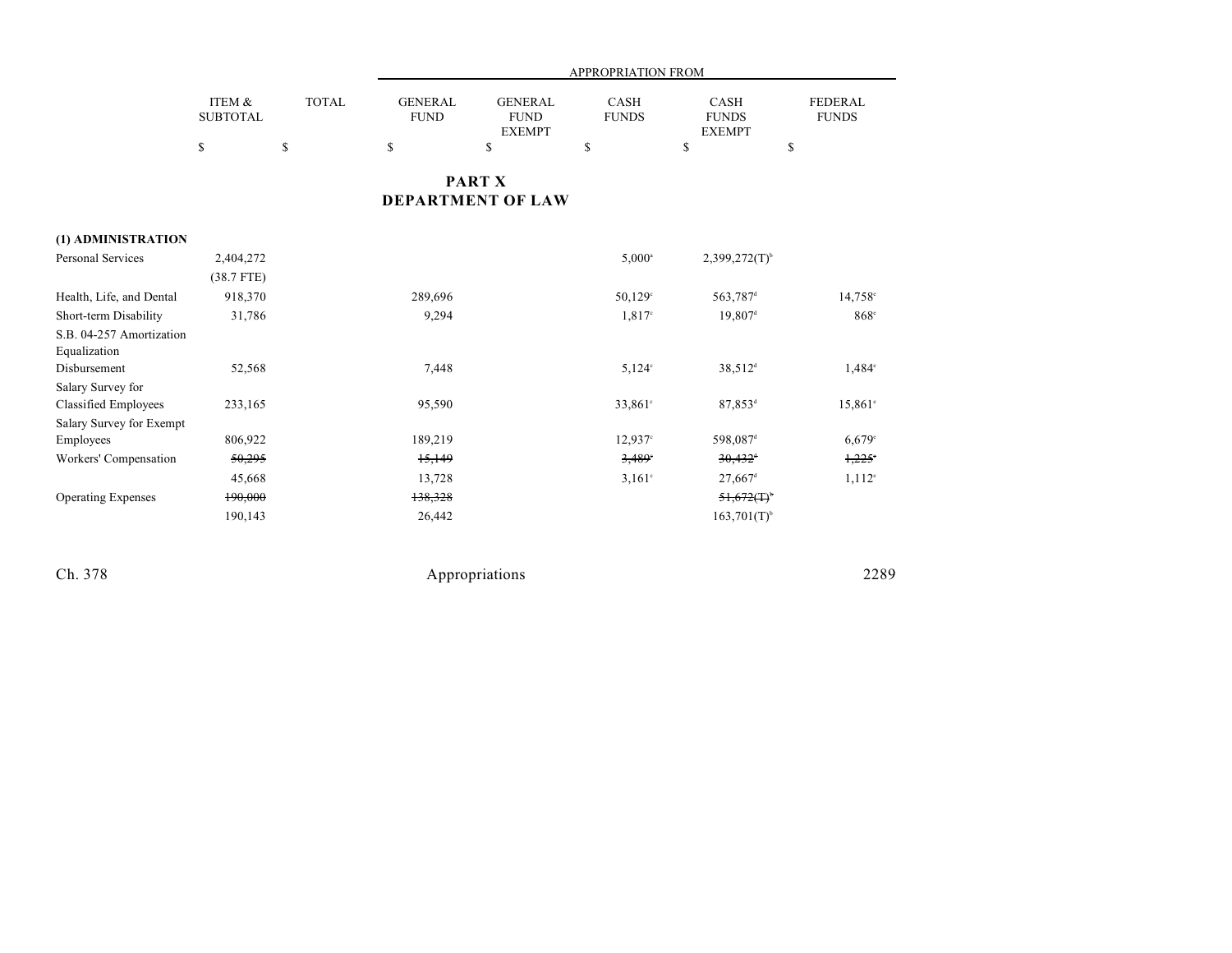|                                |                           |              | APPROPRIATION FROM            |                                                |                      |                                              |                         |  |  |
|--------------------------------|---------------------------|--------------|-------------------------------|------------------------------------------------|----------------------|----------------------------------------------|-------------------------|--|--|
|                                | ITEM &<br><b>SUBTOTAL</b> | <b>TOTAL</b> | <b>GENERAL</b><br><b>FUND</b> | <b>GENERAL</b><br><b>FUND</b><br><b>EXEMPT</b> | CASH<br><b>FUNDS</b> | <b>CASH</b><br><b>FUNDS</b><br><b>EXEMPT</b> | FEDERAL<br><b>FUNDS</b> |  |  |
|                                | \$                        | \$           | \$                            | \$                                             | \$                   | \$                                           | \$                      |  |  |
| Administrative Law             |                           |              |                               |                                                |                      |                                              |                         |  |  |
| Judge Services                 | 339                       |              |                               |                                                | 339                  |                                              |                         |  |  |
|                                | 24                        |              |                               |                                                | $24^\circ$           |                                              |                         |  |  |
| Purchase of Services           |                           |              |                               |                                                |                      |                                              |                         |  |  |
| from Computer Center           | 40,827                    |              | 40,827                        |                                                |                      |                                              |                         |  |  |
|                                | 29,862                    |              | 29,862                        |                                                |                      |                                              |                         |  |  |
| Payment to Risk                |                           |              |                               |                                                |                      |                                              |                         |  |  |
| Management and                 |                           |              |                               |                                                |                      |                                              |                         |  |  |
| Property Funds                 | 98,922                    |              | 98,922                        |                                                |                      |                                              |                         |  |  |
|                                | 26,082                    |              | 26,082                        |                                                |                      |                                              |                         |  |  |
| Vehicle Lease Payments         | 24,253                    |              | 10,328                        |                                                | $763^\circ$          | $7,614$ <sup>d</sup>                         | $5,548^\circ$           |  |  |
|                                | 25,353                    |              | 10,991                        |                                                | 868 <sup>c</sup>     | 5,584 <sup>d</sup>                           | 7,910°                  |  |  |
| <b>ADP</b> Capital Outlay      | 7,248                     |              |                               |                                                | $1,083^\circ$        | $6,165$ <sup>d</sup>                         |                         |  |  |
|                                | 49,543                    |              | 2,165                         |                                                |                      | $46,295$ <sup>d</sup>                        |                         |  |  |
| <b>Information Technology</b>  |                           |              |                               |                                                |                      |                                              |                         |  |  |
| Asset Maintenance              | 358,296                   |              |                               |                                                | 34,725°              | 323,571 <sup>d</sup>                         |                         |  |  |
| <b>Leased Space</b>            | 26,292                    |              | 4,372                         |                                                | $3,583^{\circ}$      | $18,337$ <sup>d</sup>                        |                         |  |  |
| Capitol Complex Leased         |                           |              |                               |                                                |                      |                                              |                         |  |  |
| Space                          | 986,895                   |              | 297,263                       |                                                | 68,453               | 597,147                                      | 24.032                  |  |  |
|                                | 976,506                   |              | 294,071                       |                                                | 67,717 <sup>c</sup>  | 590,939 <sup>d</sup>                         | 23,779 <sup>c</sup>     |  |  |
| <b>Communications Services</b> |                           |              |                               |                                                |                      |                                              |                         |  |  |
| Payments                       | 2,441                     |              | 1,047                         |                                                | $168^\circ$          | 616 <sup>d</sup>                             | $610^\circ$             |  |  |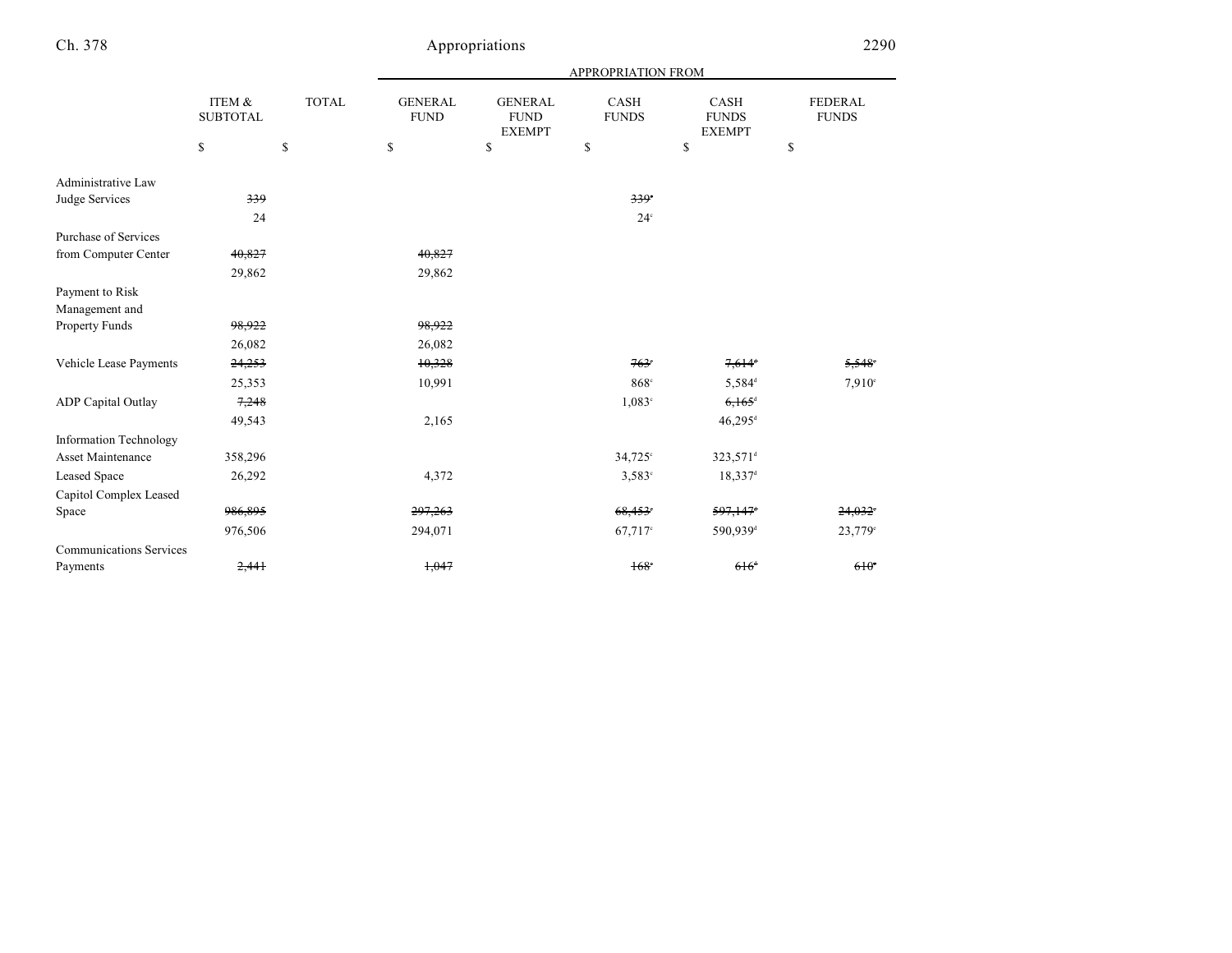|                         | 4.624     | 1,986 | $318^\circ$ | $1.166^{d}$ | $1,154^{\circ}$ |
|-------------------------|-----------|-------|-------------|-------------|-----------------|
| <b>Attorney General</b> |           |       |             |             |                 |
| Discretionary Fund      | 5,000     | 5,000 |             |             |                 |
|                         | 6,237,891 |       |             |             |                 |
|                         | 6,184,476 |       |             |             |                 |

<sup>a</sup> This amount shall be from the Public Utilities Commission under the provisions of Section 6-1-905 (3) (b) (II), C.R.S.

 $\,^{\circ}$  These amounts shall be from indirect cost recoveries.

 $\degree$  These amounts shall be from various cash fund sources within the department.

<sup>d</sup> Of these amounts, \$2,283,391 \$2,313,113 shall be from various sources of cash funds exempt and \$8,537 \$8,492 shall be from the Tobacco Settlement Defense Account of the Tobacco Litigation Settlement Cash Fund created pursuant to Section 24-22-115 (2) (a), C.R.S. Additionally, \$2,236,562 \$2,226,202 of these amounts contains a (T) notation.

 $\degree$  These amounts shall be from the federal Medicaid Fraud Control Program administered by the U.S. Department of Health and Human Services.

#### **(2) LEGAL SERVICES TO STATE AGENCIES98, 99**

| Personal Services               | 14,243,481       |            |                    |                               |
|---------------------------------|------------------|------------|--------------------|-------------------------------|
|                                 | 14,573,158       |            |                    |                               |
|                                 | $(192.2$ FTE $)$ |            |                    |                               |
|                                 | $(197.4$ FTE)    |            |                    |                               |
| Operating and Litigation        | 783,646          |            |                    |                               |
|                                 | 953,720          |            |                    |                               |
| <b>Indirect Cost Assessment</b> | 2,046,653        |            |                    |                               |
|                                 | 2,158,682        |            |                    |                               |
|                                 |                  | 17,073,780 | $520,000(T)^*$     | $16,553,780$ (T) <sup>*</sup> |
|                                 |                  | 17,685,560 | $1,000,000(T)^{a}$ | $16,685,560(T)^{6}$           |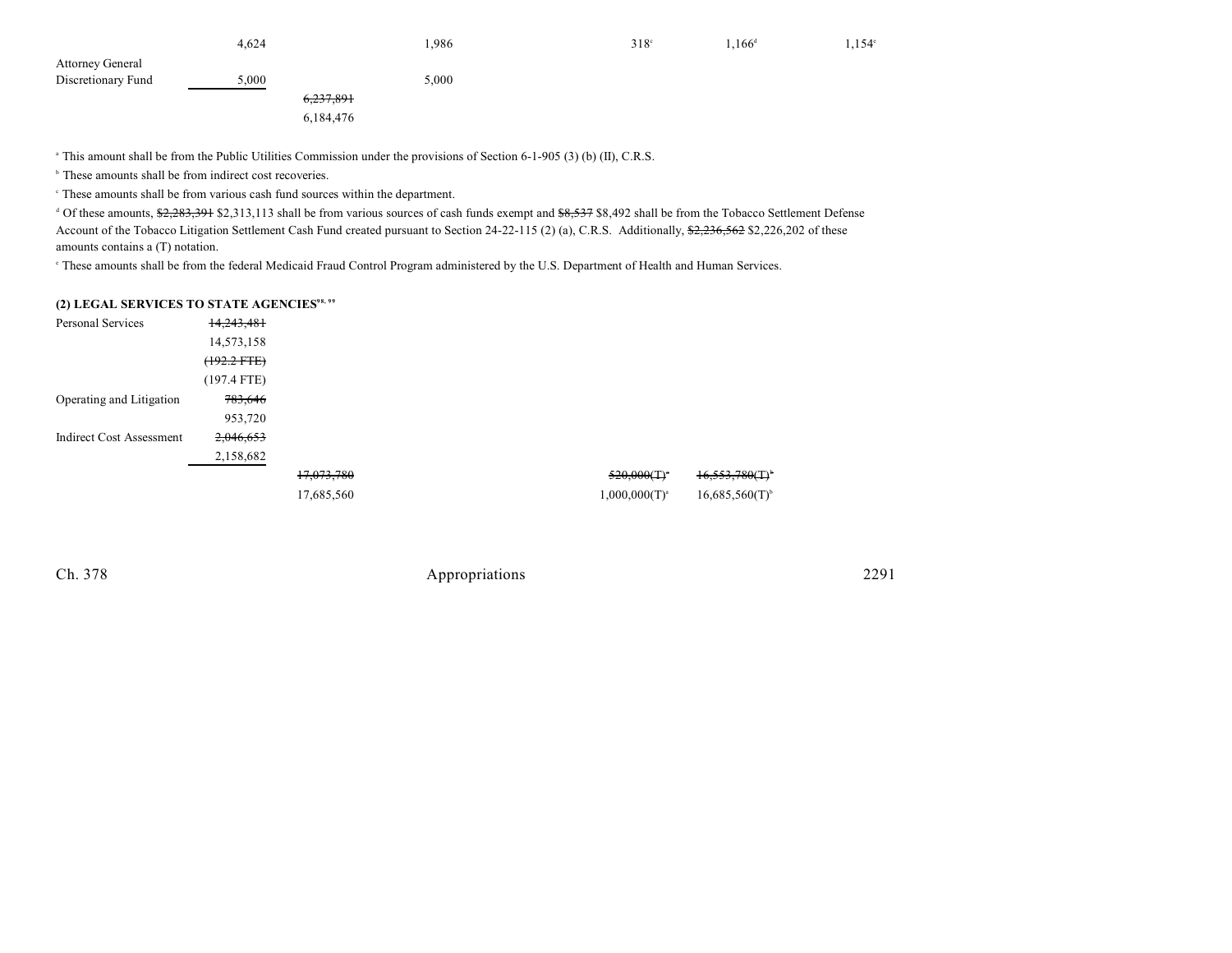|                 |              |             | APPROPRIATION FROM |              |               |                |  |  |
|-----------------|--------------|-------------|--------------------|--------------|---------------|----------------|--|--|
|                 |              |             |                    |              |               |                |  |  |
| ITEM &          | <b>TOTAL</b> | GENERAL     | GENERAL            | <b>CASH</b>  | <b>CASH</b>   | <b>FEDERAL</b> |  |  |
| <b>SUBTOTAL</b> |              | <b>FUND</b> | <b>FUND</b>        | <b>FUNDS</b> | <b>FUNDS</b>  | <b>FUNDS</b>   |  |  |
|                 |              |             | <b>EXEMPT</b>      |              | <b>EXEMPT</b> |                |  |  |
| \$              |              |             |                    |              |               |                |  |  |

<sup>a</sup> This amount shall include funds from the Division of Wildlife in the Department of Natural Resources, the Public Employees' Retirement Association, the State Lottery Division in the Department of Revenue, the Correctional Industries Subprogram in the Department of Corrections, College Access Network (formerly the Colorado Student Loan Program) in the Department of Higher Education, Veterans' Nursing Homes in the Department of Human Services, Auraria Higher Education Center Enterprises, Disability Insurance Trust, and CollegeInvest (formerly the Colorado Student Obligation Bonding Authority). AUTHORITY), AND THE FOLLOWING INSTITUTIONS OF HIGHER EDUCATION: THE UNIVERSITY OF COLORADO AT BOULDER, THE STATE BOARD OF AGRICULTURE, THE COLORADO SCHOOL OF MINES, THE UNIVERSITY OF NORTHERN COLORADO, ADAMS STATE COLLEGE, MESA STATE COLLEGE, WESTERN STATE COLLEGE, FORT LEWIS COLLEGE, AND THE PRIVATE VOCATIONAL SCHOOLS.

<sup>b</sup> This amount shall be from various sources of funds appropriated for legal services to state agencies.

#### **(3) CRIMINAL JUSTICE AND APPELLATE**

| Special Prosecutions Unit           | 1,024,143 | 833,978         | $190, 165$ <sup>a</sup> |                           |                      |
|-------------------------------------|-----------|-----------------|-------------------------|---------------------------|----------------------|
|                                     |           | $(9.5$ FTE)     | $(2.3$ FTE)             |                           |                      |
|                                     |           | $(9.3$ FTE)     | $(2.5$ FTE)             |                           |                      |
| Insurance Fraud Unit                | 233,071   |                 |                         | $233,071(T)^{6}$          |                      |
|                                     |           |                 |                         | $(2.6$ FTE)               |                      |
| Securities Fraud Unit               | 436,519   | 113,806         |                         | $322,713(T)$ <sup>c</sup> |                      |
|                                     |           | $(2.0$ FTE)     |                         | $(3.6$ FTE)               |                      |
| Appellate Unit                      | 1,828,718 | 1,828,718       |                         |                           |                      |
|                                     | 1,872,683 | 1,872,683       |                         |                           |                      |
|                                     |           | $(26.0$ FTE $)$ |                         |                           |                      |
|                                     |           | $(26.3$ FTE)    |                         |                           |                      |
| Medicaid Fraud Grant <sup>100</sup> | 1,037,806 | 259,451(M)      |                         |                           | 778,355 <sup>d</sup> |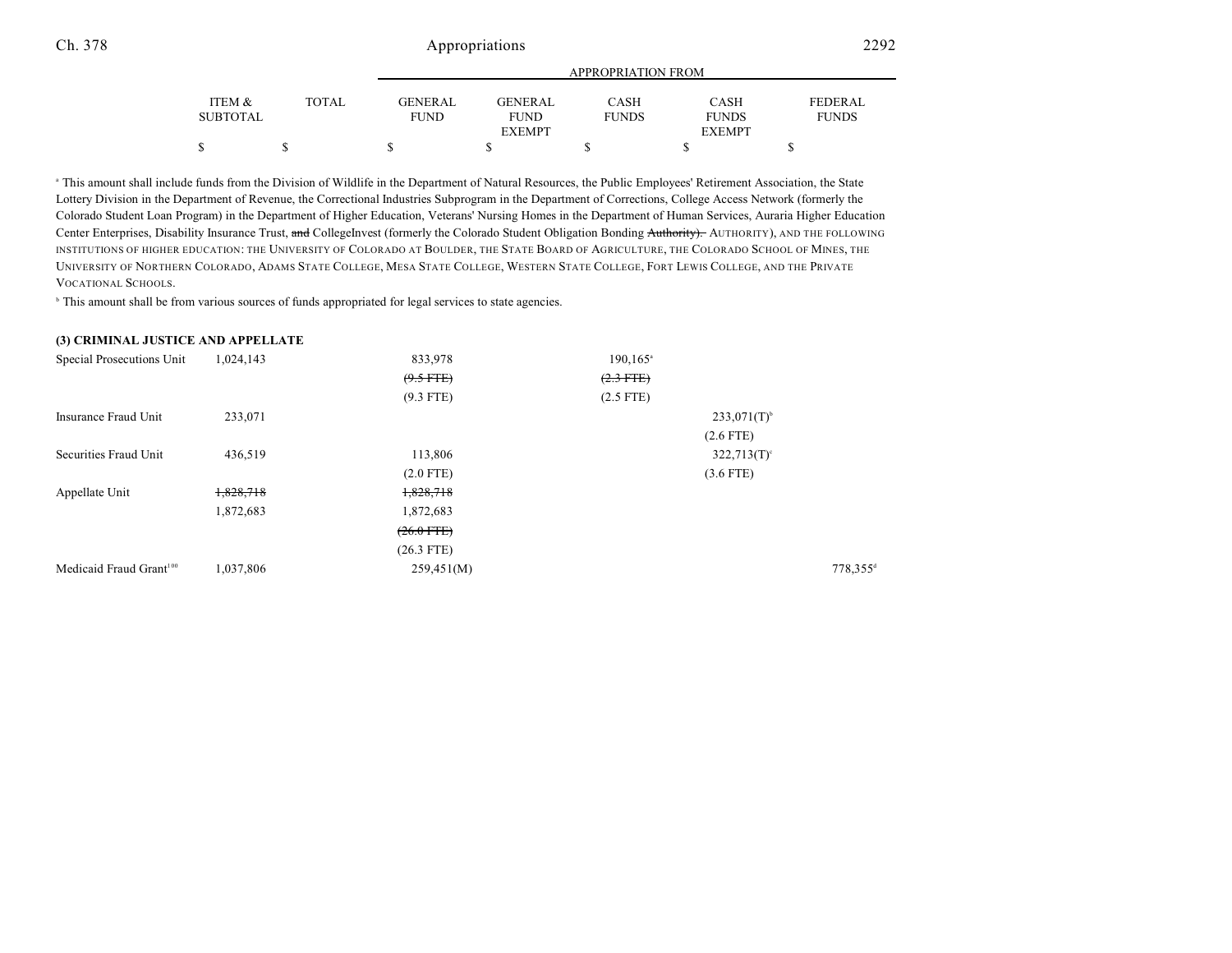|                                 | $(11.0$ FTE) |           |             |                        |                          |
|---------------------------------|--------------|-----------|-------------|------------------------|--------------------------|
| Capital Crimes                  |              |           |             |                        |                          |
| Prosecution Unit                | 343,027      |           | 343,027     |                        |                          |
|                                 |              |           | $(4.0$ FTE) |                        |                          |
| Peace Officers Standards        |              |           |             |                        |                          |
| and Training Board              |              |           |             |                        |                          |
| Support                         | 1,145,965    |           |             | 1,145,965 <sup>e</sup> |                          |
|                                 | 1,193,965    |           |             |                        | $48,000^{\rm i}$         |
|                                 | $(6.0$ FTE)  |           |             |                        |                          |
| Victims Assistance              | 65,824       |           |             |                        | $65,824(T)$ <sup>f</sup> |
|                                 |              |           |             |                        | $(1.0$ FTE)              |
| <b>Indirect Cost Assessment</b> | 154,366      |           |             | 89,259 <sup>s</sup>    | $65,107(T)$ <sup>h</sup> |
|                                 |              | 6,269,439 |             |                        |                          |
|                                 |              | 6,361,404 |             |                        |                          |

<sup>a</sup> This amount shall be from the State Compensation Insurance Authority.

<sup>h</sup> This amount shall be from the Division of Insurance Cash Fund through an appropriation to the Department of Regulatory Agencies.

This amount shall be from the Division of Securities Cash Fund through an appropriation to the Department of Regulatory Agencies.

<sup>d</sup> This amount shall be from the federal Medicaid Fraud Control Program administered by the U.S. Department of Health and Human Services.

This amount shall be from the P.O.S.T. Board Cash Fund created pursuant to Section 24-31-303 (2) (b), C.R.S.

<sup>f</sup> This amount shall be from Victims Assistance and Law Enforcement funds appropriated to the Department of Public Safety, Division of Criminal Justice.

 Of this amount, \$63,006 shall be from the P.O.S.T. Board Cash Fund created pursuant to Section 24-31-303 (2) (b), C.R.S., and \$26,253 shall be from the State <sup>g</sup> Compensation Insurance Authority.

<sup>h</sup> Of this amount, \$37,804 shall be from the Division of Securities Cash Fund through an appropriation to the Department of Regulatory Agencies, and \$27,303 shall be from the Division of Insurance Cash Fund through an appropriation to the Department of Regulatory Agencies.

<sup>1</sup> THIS AMOUNT SHALL BE FROM RESERVES IN THE P.O.S.T. BOARD CASH FUND CREATED PURSUANT TO SECTION 24-31-303 (2) (B), C.R.S.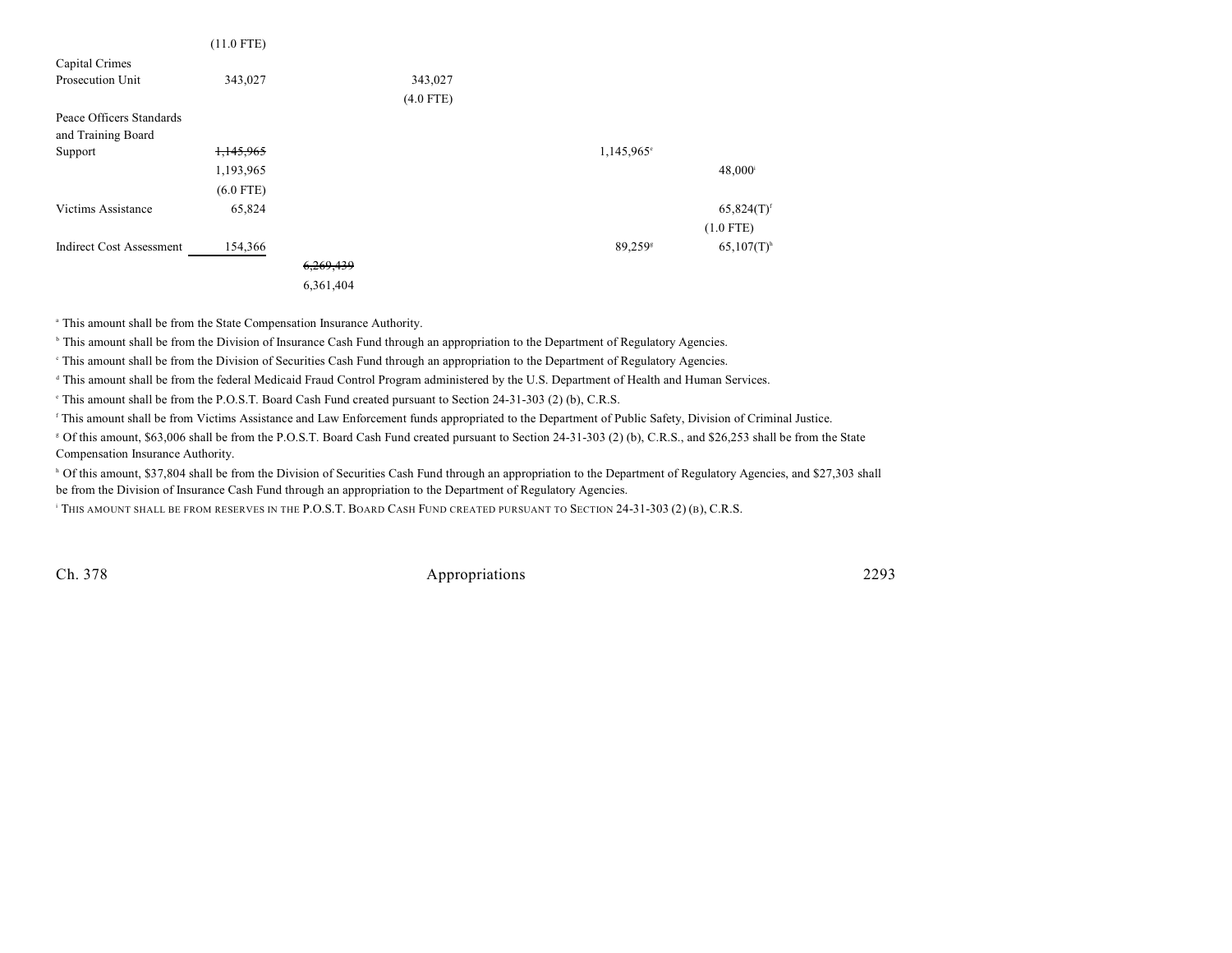|                                 |                           |              | APPROPRIATION FROM            |                                                |                      |                                       |                         |  |  |
|---------------------------------|---------------------------|--------------|-------------------------------|------------------------------------------------|----------------------|---------------------------------------|-------------------------|--|--|
|                                 | ITEM &<br><b>SUBTOTAL</b> | <b>TOTAL</b> | <b>GENERAL</b><br><b>FUND</b> | <b>GENERAL</b><br><b>FUND</b><br><b>EXEMPT</b> | CASH<br><b>FUNDS</b> | CASH<br><b>FUNDS</b><br><b>EXEMPT</b> | FEDERAL<br><b>FUNDS</b> |  |  |
|                                 | \$                        | \$           | \$                            | \$                                             | \$                   | \$                                    | \$                      |  |  |
| (4) WATER AND NATURAL RESOURCES |                           |              |                               |                                                |                      |                                       |                         |  |  |
| Federal and Interstate          |                           |              |                               |                                                |                      |                                       |                         |  |  |
| Water Unit                      | 407,296                   |              | 407,296                       |                                                |                      |                                       |                         |  |  |
|                                 |                           |              | $(5.0$ FTE)                   |                                                |                      |                                       |                         |  |  |
| Defense of Arkansas             |                           |              |                               |                                                |                      |                                       |                         |  |  |
| River Compact                   | 140,000                   |              | 68,667                        |                                                |                      | 71,333 <sup>a</sup>                   |                         |  |  |
| DEFENSE OF THE                  |                           |              |                               |                                                |                      |                                       |                         |  |  |
| <b>COLORADO RIVER BASIN</b>     |                           |              |                               |                                                |                      |                                       |                         |  |  |
| COMPACT                         | 152,262                   |              |                               |                                                |                      | $152,262^{\circ}$                     |                         |  |  |
|                                 |                           |              |                               |                                                |                      | $(1.3$ FTE)                           |                         |  |  |
| Comprehensive                   |                           |              |                               |                                                |                      |                                       |                         |  |  |
| Environmental Response,         |                           |              |                               |                                                |                      |                                       |                         |  |  |
| Compensation and                |                           |              |                               |                                                |                      |                                       |                         |  |  |
| Liability Act <sup>101</sup>    | 424,916                   |              | 42,945                        |                                                |                      | $381,971(T)$ <sup>b</sup>             |                         |  |  |
|                                 | $(4.8$ FTE)               |              |                               |                                                |                      |                                       |                         |  |  |
| Comprehensive                   |                           |              |                               |                                                |                      |                                       |                         |  |  |
| Environmental Response,         |                           |              |                               |                                                |                      |                                       |                         |  |  |
| Compensation and                |                           |              |                               |                                                |                      |                                       |                         |  |  |
| Liability Act Contracts         | 737,500                   |              |                               |                                                |                      | $737,500(T)$ <sup>b</sup>             |                         |  |  |
| <b>Indirect Cost Assessment</b> | 50,405                    |              |                               |                                                |                      | $50,405(T)$ <sup>b</sup>              |                         |  |  |
|                                 |                           | 1,760,117    |                               |                                                |                      |                                       |                         |  |  |
|                                 |                           | 1,912,379    |                               |                                                |                      |                                       |                         |  |  |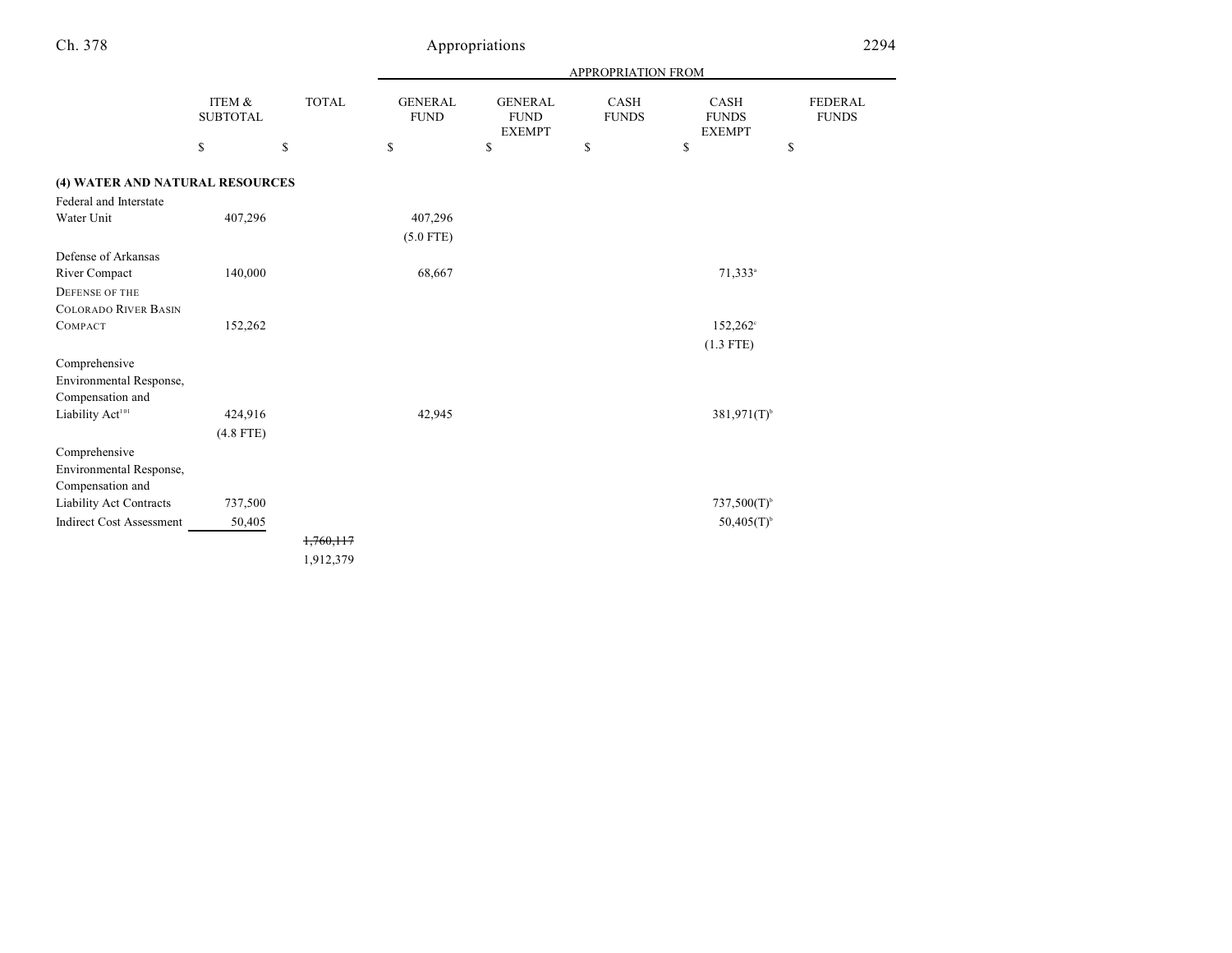<sup>a</sup> This amount shall be from reserves in the Attorney Fees and Costs Account created in Section 24-31-108 (2), C.R.S.

<sup>b</sup> These amounts shall be transferred from the Department of Public Health and Environment.

<sup>e</sup> This amount shall be from the Colorado Water Conservation Board Litigation Fund created in Section 37-60-121 (2.5)(a), C.R.S.

#### **(5) CONSUMER PROTECTION**

| Consumer Protection and         |             |           |              |                       |                       |
|---------------------------------|-------------|-----------|--------------|-----------------------|-----------------------|
| Anti-Trust                      | 1,312,638   |           | 697,675      | $63,605$ <sup>a</sup> | 551,358 <sup>b</sup>  |
|                                 | 1,312,733   |           | 697,770      |                       |                       |
|                                 |             |           | $(10.5$ FTE) | $(1.5$ FTE)           | $(4.0$ FTE)           |
| Collection Agency Board         | 223,886     |           |              | $179,768$ °           | $44,118$ <sup>d</sup> |
|                                 | $(4.5$ FTE) |           |              |                       |                       |
| Uniform Consumer                |             |           |              |                       |                       |
| Credit Code                     | 730,638     |           |              | 730,638°              |                       |
|                                 | $(9.5$ FTE) |           |              |                       |                       |
| <b>Indirect Cost Assessment</b> | 199,520     |           |              | 157,516 <sup>f</sup>  | 42,004 <sup>s</sup>   |
|                                 |             | 2,466,682 |              |                       |                       |
|                                 |             | 2,466,777 |              |                       |                       |

<sup>a</sup> Of this amount, \$42,821 shall be from the Public Utilities Commission under the provisions of Section 6-1-905 (3) (b) (II), C.R.S., and \$20,784 shall be from the Building Regulation Fund created pursuant to Section 24-32-3309, C.R.S.

<sup>b</sup> Of this amount, \$313,639 shall be from court-awarded settlements, \$157,719 shall be from the Tobacco Settlement Defense Account of the Tobacco Litigation Settlement Cash Fund created pursuant to Section 24-22-115 (2) (a), C.R.S., and \$80,000 shall be from custodial funds administered by the Department.

<sup>e</sup> This amount shall be from the Collection Agency Cash Fund pursuant to Section 12-14-136 (1) (a), C.R.S.

<sup>d</sup> This amount shall be from reserves in the Collection Agency Cash Fund pursuant to Section 12-14-136 (1) (a), C.R.S.

<sup>e</sup> This amount shall be from the Uniform Consumer Credit Code Cash Fund pursuant to Section 5-6-204 (1), C.R.S.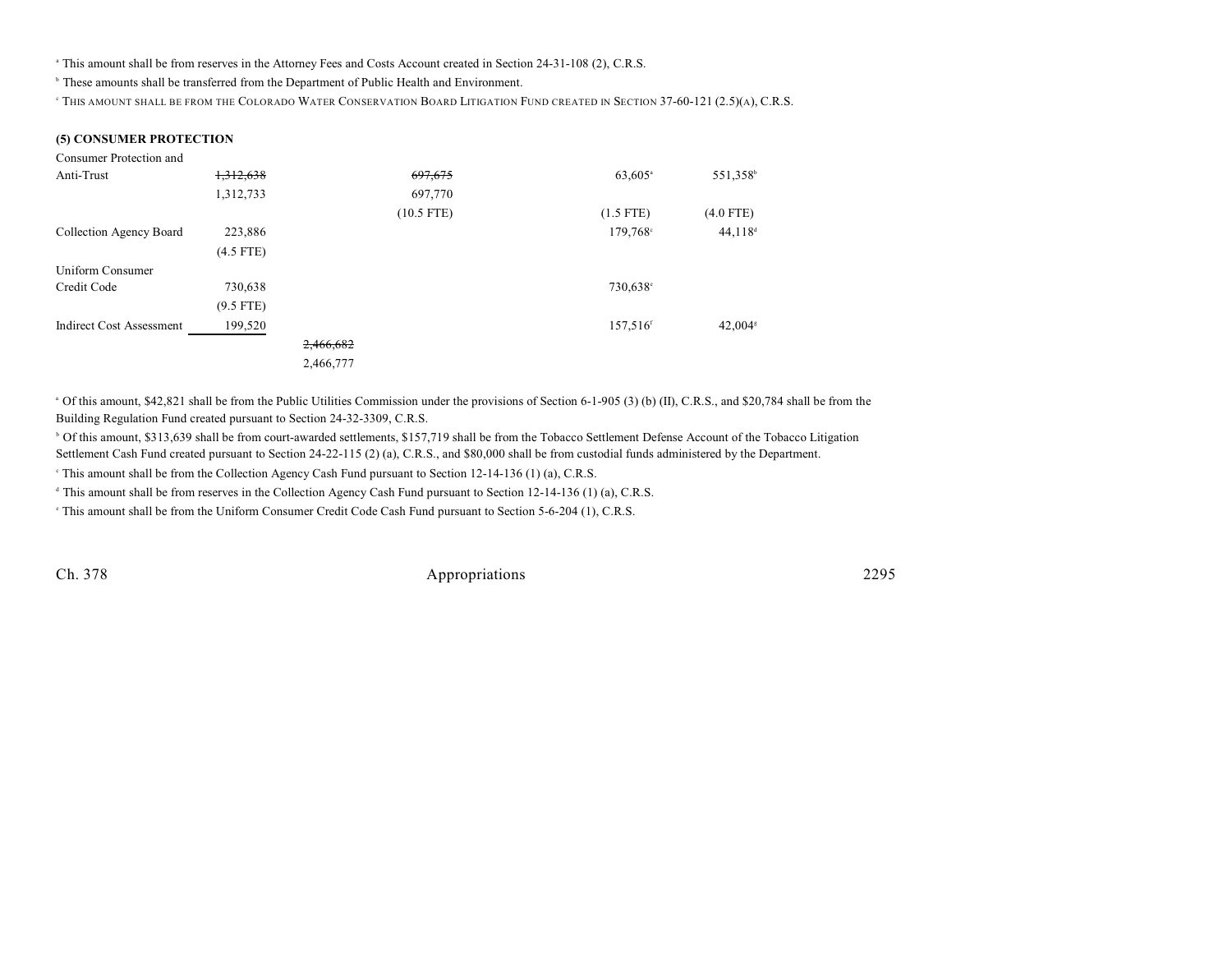|                 |              |             | <b>APPROPRIATION FROM</b> |              |               |                |  |  |  |
|-----------------|--------------|-------------|---------------------------|--------------|---------------|----------------|--|--|--|
| ITEM &          | <b>TOTAL</b> | GENERAL     | <b>GENERAL</b>            | CASH         | <b>CASH</b>   | <b>FEDERAL</b> |  |  |  |
| <b>SUBTOTAL</b> |              | <b>FUND</b> | <b>FUND</b>               | <b>FUNDS</b> | <b>FUNDS</b>  | <b>FUNDS</b>   |  |  |  |
|                 |              |             | <b>EXEMPT</b>             |              | <b>EXEMPT</b> |                |  |  |  |
| \$              |              |             |                           |              |               |                |  |  |  |

<sup>f</sup> Of this amount, \$99,760 shall be from the Uniform Consumer Credit Code Cash Fund pursuant to Section 5-6-204 (1), C.R.S., \$47,255 shall be from the Collection Agency Cash Fund pursuant to Section 12-14-136 (1) (a), C.R.S., and \$10,501 shall be from the Public Utilities Commission under the provisions of Section 6-1-905 (3) (b) (II), C.R.S.

 Of this amount, \$21,002 shall be from court-awarded settlements, \$10,501 shall be from the Tobacco Settlement Defense Account of the Tobacco Litigation <sup>g</sup> Settlement Cash Fund pursuant to Section 24-22-115 (2) (a), C.R.S., and \$10,501 shall be from custodial funds administered by the Department.

| (6) SPECIAL<br><b>PURPOSE</b>      |           |           |           |                   |
|------------------------------------|-----------|-----------|-----------|-------------------|
| District Attorneys'                |           |           |           |                   |
| <b>Salaries</b>                    | 1,301,837 |           | 1,301,837 |                   |
| Litigation Management              |           |           |           |                   |
| and Technology Fund <sup>102</sup> | 325,000   |           |           | $325,000^{\circ}$ |
| Statewide HIPAA Legal              |           |           |           |                   |
| Services                           | 30,638    |           | 30,638    |                   |
| <b>TOBACCO LITIGATION</b>          | 225,000   |           | 225,000   |                   |
|                                    |           | 1,657,475 |           |                   |
|                                    |           | 1,882,475 |           |                   |

<sup>a</sup> This amount shall be from either General Fund fund balance generated by excess earnings in the Legal Services to State Agencies program in FY 2003-04 FY 2004-05 or from reserves in the Attorney Fees and Costs Account created in Section 24-31-108 (2), C.R.S.

#### **TOTALS PART X**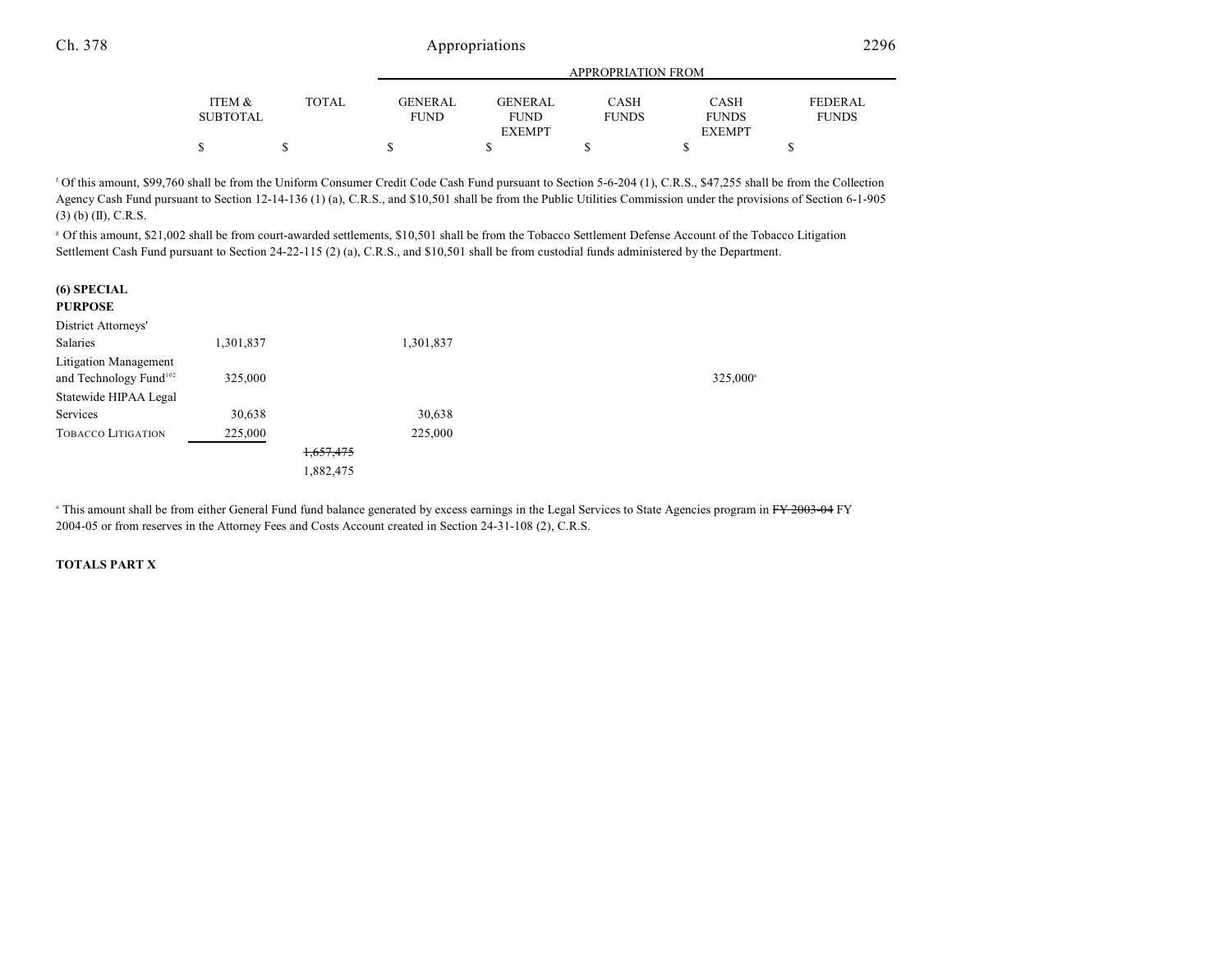| $(LAW)^{4,5}$ | <del>\$35,465,384</del> | <del>\$7,130,521</del> | <del>\$3,298,387</del> *  | <del>\$24,187,056</del> * | \$849,420 |
|---------------|-------------------------|------------------------|---------------------------|---------------------------|-----------|
|               | \$36,493,071            | \$7,203,044            | $$3,777,263$ <sup>a</sup> | $$24.660.804^{\circ}$     | \$851,960 |

 $^{\circ}$  Of these amounts,  $\frac{$23,617,877}{$24,331,326}$  contains a (T) notation.

**FOOTNOTES** -- The following statements are referenced to the numbered footnotes throughout section 2.

- 4 (Governor lined through this provision. See L. 2005, p. 2286.)
- 5 All Departments, Totals -- The General Assembly requests that copies of all reports requested in other footnotes contained in this act be delivered to the Joint Budget Committee and the majority and minority leadership in each house of the General Assembly. Each principal department of the state is requested to produce its rules in an electronic format that is suitable for public access through electronic means. Such rules in such format should be submitted to the Office of Legislative Legal Services for publishing on the Internet. It is the intent of the General Assembly that this be done within existing resources.
- 98 Department of Law, Legal Services to State Agencies -- In making this appropriation, it is the intent of the General Assembly that hourly billing rates charged by the Department for legal services to state agencies not exceed \$67.29 per hour for attorneys and not exceed \$52.77 per hour for paralegals, which equates to a blended rate of \$64.45.
- 99 Department of Law, Legal Services to State Agencies -- The Department of Law is requested to make available to the Joint Budget Committee or other agencies of the executive branch, data regarding operating expenses for individual cases that exceed \$500 and are, thus, charged back to the applicable departments.
- 100 Department of Law, Criminal Justice and Appellate, Medicaid Fraud Grant -- The General Assembly requests that the Department of Law's Medicaid Fraud Control Unit produce a progress report on the Department's efforts to reduce Medicaid fraud and abuse in Colorado. The report should include: (1) the most recent estimates on the total amount of Medicaid fraud and abuse in Colorado; (2) a summary of total fines, costs, and restitutions recovered, attributable to the Medicaid Fraud Control Unit's efforts; (3) a detailed explanation of the Medicaid Fraud Control Unit's participation in global or national Medicaid fraud settlements, including total awards received due to them; and (4) evidence